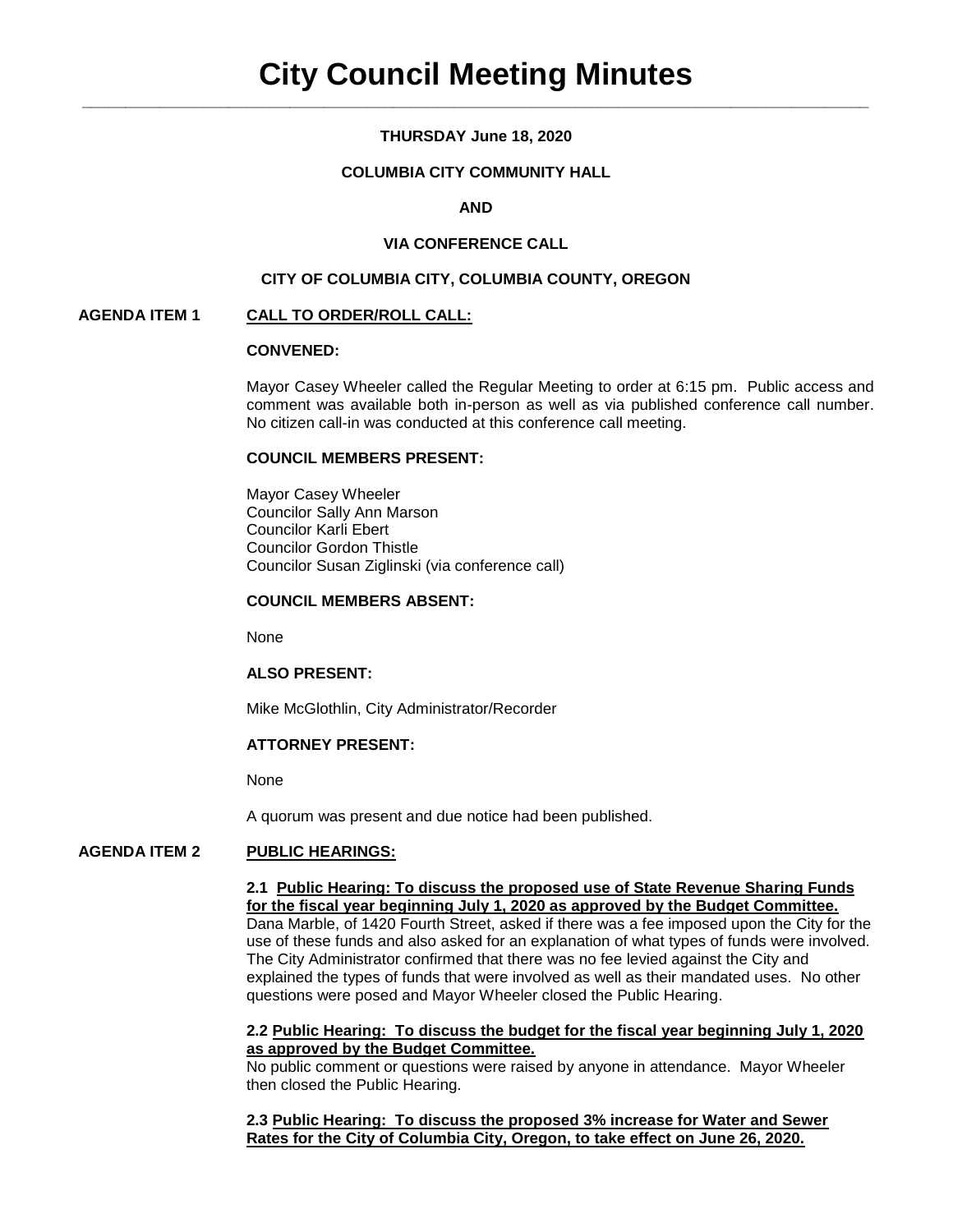Dana Marble, of 1420 Fourth Street, asked what the 3% increases were for. The City Administrator explained that the 3% rate increases for both Water and Sewer rates within the City were for continued system operations of the Water and Sewer Departments and so that the City could continue to meet its financial obligations pertaining to outstanding debt, in accordance with the City Water/Sewer Rate Study. No other questions were posed and Mayor Wheeler closed the Public Hearing.

**AGENDA ITEM 3 CITIZEN INPUT:** Several citizens spoke with City Council in regards to the recent plume of sawdust that was expelled from the Forest Energy plant, which is located at the Port of Columbia County site. Also attending the discussion were representatives from Forest Energy Oregon: Travis Ryan, David Thranum Jr., and David Thranum with the Port of Columbia County's Acting Deputy Director/Operations Manager Craig Allison also present. Citizens attending on behalf of this issue included: Finos and Earline Lunsford of 2210 First Street, Ruth Stellman of 105 E Street, Jan Schollenberger of 2215 First Street, Roy Barbour of 2200 First Street, and Pete and Peggy Castellanos of 2225 First Street. The citizens listed addressed the historical problems involving the excessive discharge of sawdust throughout the nearby community; primarily involving the previous tenant of West Oregon Wood, and the impacts that the residual products has had on their health, quality of life, and on continual maintenance demands at their homes and property. Forest Energy Oregon personnel described what caused the recent plume of sawdust to be expelled from the plant, maintenance efforts undertaken, mediation plans for moving forward, employee training, and future operational plans to address excessive sawdust buildup. At the end of the discussion the parties involved agreed to meet as a working group at the Port of Columbia County on July 7, 2020 at 6:00 pm in order to continue discussions and working together on the issue. The City plans to act as a conduit of information between the parties as needed and to act as a facilitator in the event that Oregon DEQ or other regulatory agencies need to become involved if the problem is not resolved.

No other items were brought before Council during the Citizen Input portion of the meeting.

# **AGENDA ITEM 4 COUNCIL REPORTS:**

# **4.1 Budget Committee Minutes**

The City Administrator noted a correction to the minutes for Item 6 on page 3 of the minutes. The heading for this section should read… "For Fiscal Year 2020/21".

# **4.2 Audit Committee Minutes**

THE ABOVE REFERENCED MINUTES WERE ACCEPTED BY COUNCIL, WITH THE NOTED CORRECTION TO THE BUDGET COMMITTEE MINUTES.

# **AGENDA ITEM 5 STAFF REPORTS:**

**5.1 Activity Report from the Police Operations Sergeant:** A written report from Sergeant Jerry Bartolomucci was submitted for the previous month's activities.

**5.2 Activity Report from the Public Works Superintendent:** A written report from Public Works Superintendent Micah Rogers was submitted for the previous month's activities.

# **AGENDA ITEM 6 CONSENT AGENDA**

- **6.1 Bills paid with check numbers 32523 through 32580 during the month of May, 2020.**
- **6.2 Financial Report for the month ending May 31, 2020.**
- **6.3 Minutes of the May 21, 2020 Regular City Council Meeting.**

CARRIED UNANIMOUSLY BY ROLL CALL VOTE TO APPROVE THE CONSENT AGENDA.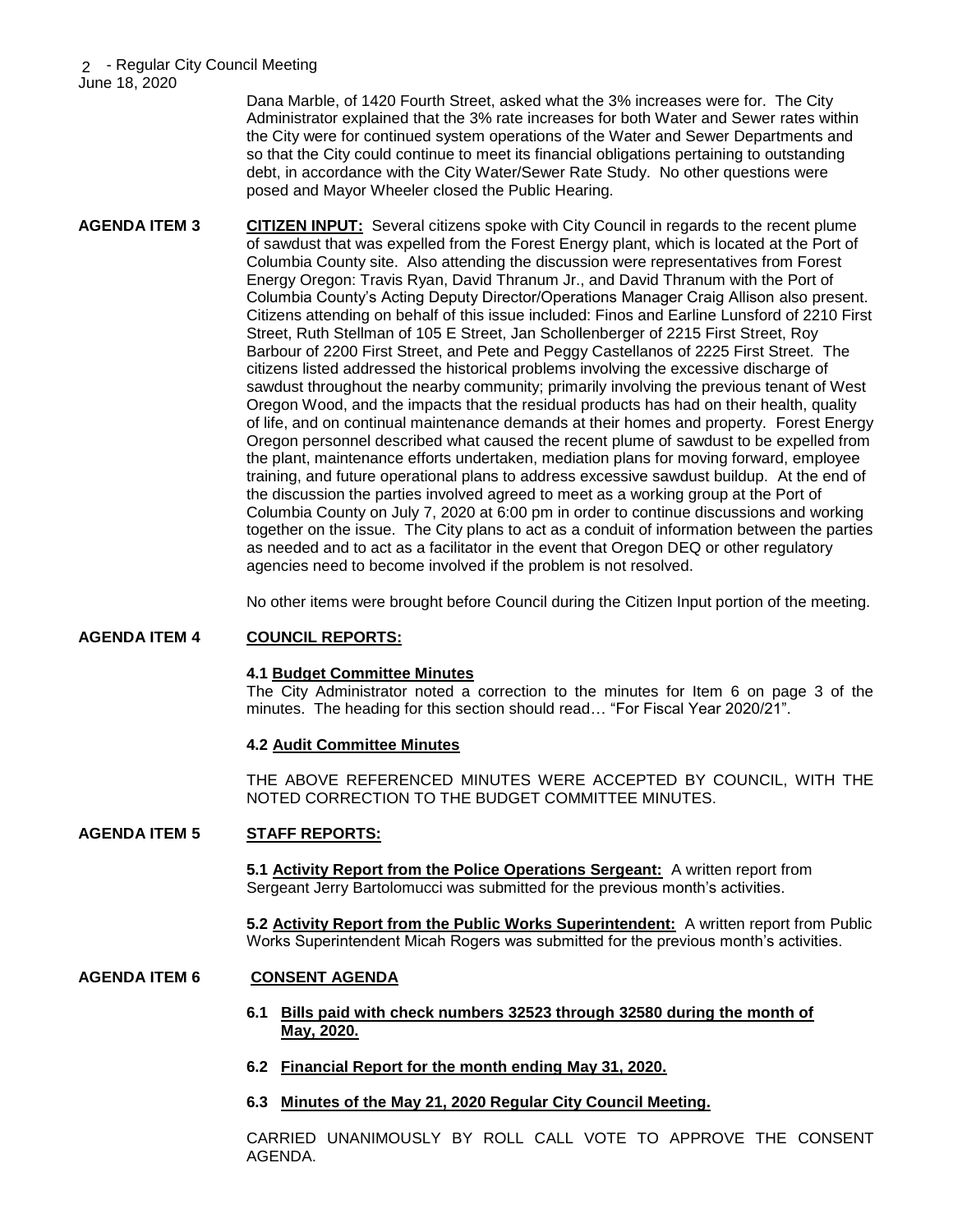#### **AGENDA ITEM 7 UNFINISHED BUSINESS:**

### **7.1 Second Reading of Council Bill 20-898: An Ordinance Declaring the City's Election to Receive State Revenues.**

THE CITY COUNCIL CONDUCTED THE SECOND READING OF COUNCIL BILL 20-898. MOVED (THISTLE), SECONDED (EBERT), AND APPROVED UNANIMOUSLY TO APPROVE COUNCIL BILL 20-898.

### **AGENDA ITEM 8 NEW BUSINESS:**

#### **8.1 Review and discussion of the budget for the fiscal year beginning July 1, 2020 as approved by the Budget Committee.**

MOVED (THISTLE), SECONDED (EBERT), AND APPROVED UNANIMOUSLY TO APPROVE THE BUDGET FOR THE FISCAL YEAR BEGINNING JULY 1, 2020 AS APPROVED BY THE BUDGET COMMITTEE.

# **8.2 Council Bill 20-899: A Resolution Adopting the Budget, Making Appropriations, Imposing Taxes, and Categorizing Taxes for the 2020-21 Fiscal Year.**

MOVED (MARSON), SECONDED (THISTLE), AND APPROVED UNANIMOUSLY TO APPROVE COUNCIL BILL 20-899.

# **8.3 Council Bill 20-900: A Resolution Providing for Water Rates and Charges for the City of Columbia City, Oregon; Amending Sections 1 and 2 of Resolution 18- 1232-R.**

MOVED (MARSON), SECONDED (EBERT), AND CARRIED UNANIMOUSLY TO APPROVE COUNCIL BILL 20-900.

## **8.4 Council Bill 20-901: A Resolution Adopting Sewer Charges and Rates for the City of Columbia City in Accordance with Ordinance No. 470; Rescinding Resolution No. 19-1244-R.**

MOVED (MARSON), SECONDED (EBERT), AND APPROVED UNANIMOUSLY TO APPROVE COUNCIL BILL 20-901.

# **8.5 Review, discussion and approval for City Administrator signature to Amendment Number Five to Intergovernmental Agreement between Columbia County, Oregon and the City of Columbia City, Oregon.**

MOVED (THISTLE), SECONDED (EBERT), AND APPROVED UNANIMOUSLY FOR CITY ADMINISTRATOR SIGNATURE TO AMENDMENT FIVE TO INTERGOVERNMENTAL AGREEMENT BETWEEN COLUMBIA COUNTY, OREGON AND THE CITY OF COLUMBIA CITY, OREGON.

### **8.6 Review, discussion, and adoption of City of Columbia City Cybersecurity Policy, in accordance with the Oregon Identity Theft Protection Act; ORS 646A.600 – 628, and ORS 646A.622 (d); and as required by City/County Insurance Services (CIS) for continued cybersecurity insurance coverage.**

MOVED (MARSON), SECONDED (THISTLE), AND APPROVED UNANIMOUSLY TO ADOPT THE CITY OF COLUMBIA CITY CYBERSECURITY POLICY.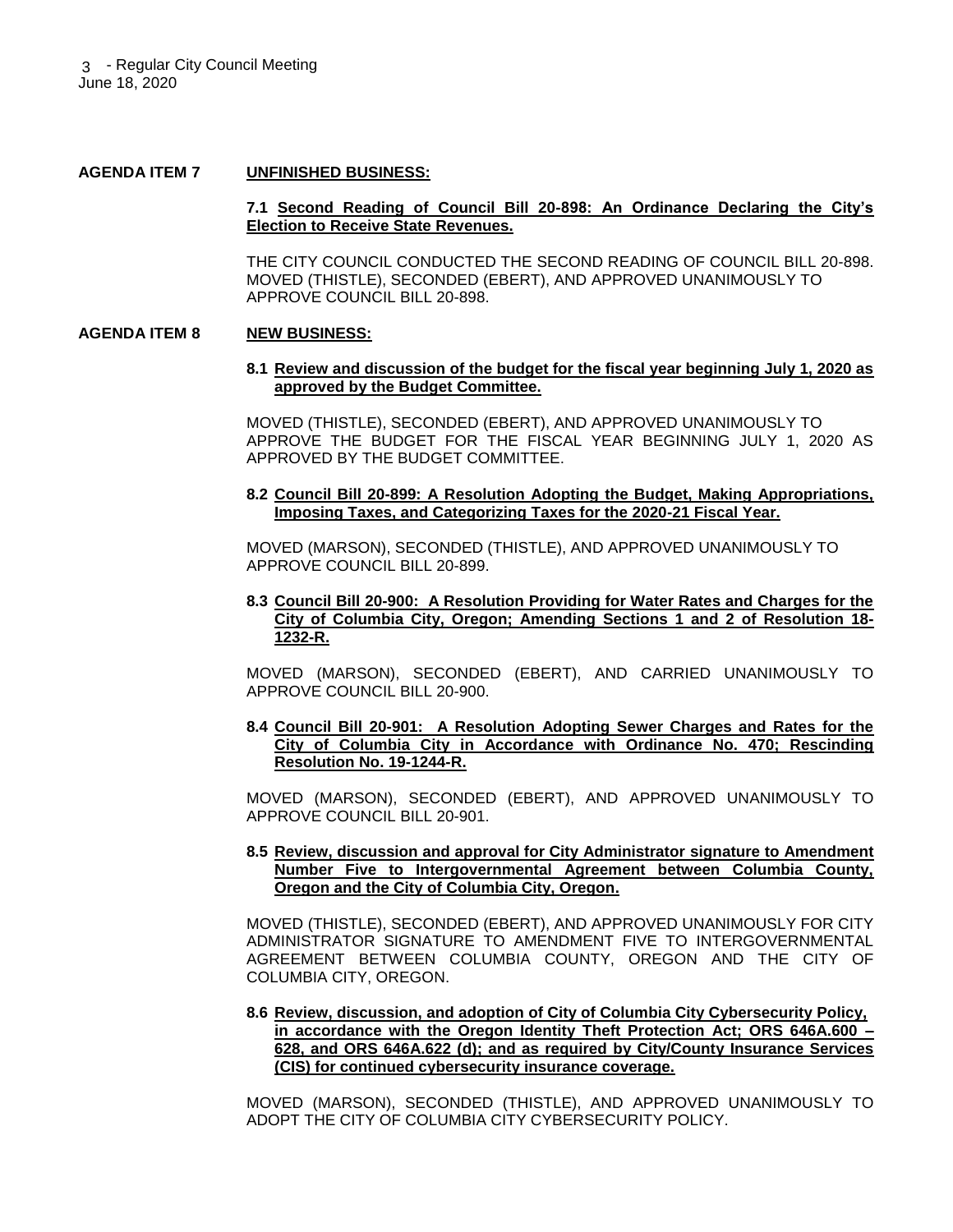# **8.7 Review, discussion, and selection of legislative priorities to assist the League of Oregon Cities (LOC) in formulating the LOC's 2021 legislative agenda.**

BY CONSENSUS OF COUNCIL IT WAS AGREED TO SELECT BROADBAND INFRASTRUCTURE AND TECHNICAL ASSISTANCE FUNDING, COVID-19 ECONOMIC RECOVERY INVESTMENTS, INFRASTRUCTURE FINANCING AND RESILIENCE, AND MENTAL HEALTH SERVICE DELIVERY AS SUGGESTED LEGISLATIVE PRIORITIES TO THE LOC.

# **8.8 Review, discussion, and approval of an Application for a Portable Basketball Hoop in the Right-of-Way (ROW) Permit, as requested by Gretchen Thompson of 1625 6th Street.**

MOVED (THISTLE), SECONDED (EBERT), AND APPROVED UNANIMOUSLY TO APPROVE THE PERMIT AS REQUESTED.

# **8.9 First Reading of Council Bill 20-902: An Ordinance Granting to Fat Beam, LLC the Right to Construct, Operate, and Maintain Telecommunication Services in the City of Columbia City, Oregon.**

THE CITY COUNCIL CONDUCTED THE FIRST READING OF COUNCIL BILL 20-902.

# **8.10 Review, discussion, and approval of an Application for a Portable Basketball Hoop Permit in the Right-of-way (ROW), as requested by Richard Pope of 1650 4th Street.**

MOVED (THISTLE), SECONDED (EBERT), ABSTAINED (MARSON), AND APPROVED BY CONSENSUS TO APPROVE THE PERMIT AS REQUESTED.

# **AGENDA ITEM 9 OTHER BUSINESS**

**9.1** The City Administrator/Recorder and Council discussed the following issues and activities:

Upon direction from Mayor Wheeler, the City Administrator led discussion in regards to fully opening the City's parks by allowing the use of picnic tables and playground equipment. Based upon the required actions stemming from orders from the Governor's and Oregon Health Authority Offices it was determined that, at present, the City would be unable to open these two areas of the parks. This determination was based upon the mandated requirements for these portions of the parks to be opened to the public in contrast to the personnel and equipment demands that would be placed on City staff. This issue will continue to be evaluated as further guidance is received with the goal remaining to open these two areas as soon as is possible.

The City Administrator discussed with Council use classifications to be permitted within the City's Commercial Zone. Truck storage and rental is a permitted use under current code and a current applicant is wanting to develop a storage rental unit business within an established commercial zone; which current code does not address specifically. The contracted City Planner is recommending that storage rental units be granted the same permitted use classification as it is similar to the permitted use granted to truck storage and rental. The City Administrator also reinforced that current planning and approval processes would remain in effect and would take place. It was the consensus of Council that storage rental units should receive the same permitted use classification.

# **AGENDA ITEM 10 ADJOURNMENT:**

**10.1** There being no further business to come before the Council, the meeting adjourned at 7:29 pm.